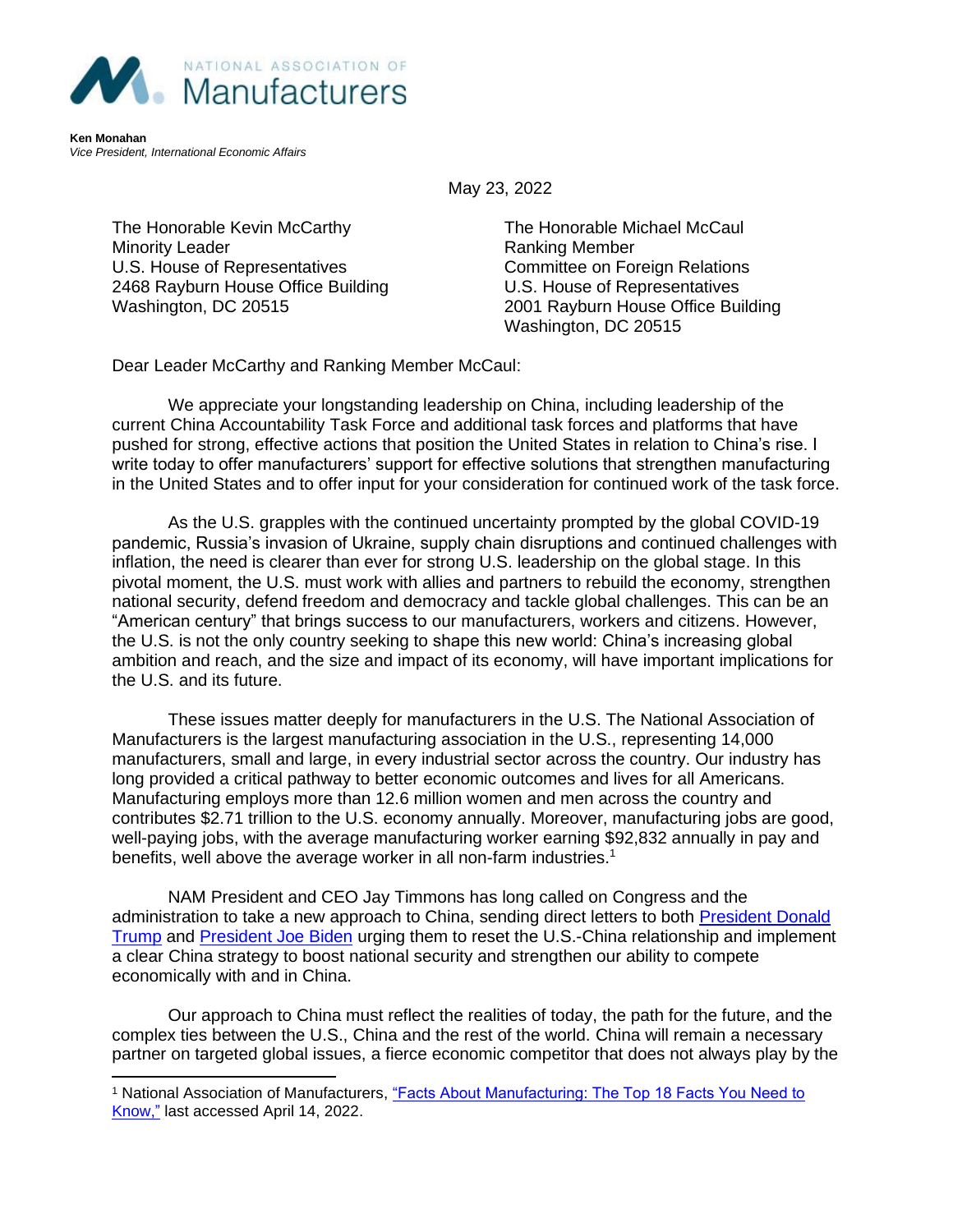rules and a major rival challenging American global influence. For manufacturers, China has long been a hub for unfair industrial subsidies and government-fueled overcapacity in areas like steel and aluminum that distort global markets. China continues to promote discriminatory industrial policies, forced technology transfer and intellectual property theft that harm manufacturers and workers in the U.S. Increasingly, China is also using global institutions and its economic influence to build alliances that challenge American interests, human rights and democratic values. America's strategy on China must meet these challenges head on, negotiating directly with China and working with close allies to confront these problematic and distortive behaviors.

At the same time, the U.S. and China do not exist in a bilateral vacuum. China has a role to play in tackling global challenges that impact manufacturers and create global business certainty, including global energy and climate issues and international crises such as Russia's invasion of Ukraine. China is also a major destination for U.S. exports that support strong U.S. manufacturing competitiveness. Just over \$104 billion in manufactured goods were exported to China in 2021, placing it behind only Canada and Mexico in the ranks of our biggest trade partners and supporting hundreds of thousands of well-paying U.S. manufacturing jobs. Any strategy must preserve the ability to engage with China to advance core American interests and ensure that manufacturers in the U.S. can fairly compete for, and not cede to Chinese or foreign rivals, commercial opportunities in China and global markets to boost American manufacturing leadership.

Manufacturers need a smart approach, with a mix of tools that include targeted U.S.- China bilateral engagement, close engagement with allies and partners and assertive U.S. leadership in global institutions like the World Trade Organization. The U.S. must develop, and strategically use, a full playbook of legislative and enforcement tools needed to pressure China to stop its discriminatory economic policies to level the playing field for manufacturers and workers in the U.S. The U.S. must also work with allies to shape China's external environment, adopting common approaches that incentivize China to change its behavior—not just policies that disincentivize U.S. manufacturers from operating and competing in China or impose collateral damage on the U.S. economy.

Manufacturers encourage you and the China Accountability Task Force to support action in key areas needed to level the playing field for ensure manufacturers in the United States with China, including:

• **Strong domestic investment in manufacturing here in the U.S.** The U.S. needs a national strategic vision and bold investments to advance research, development and production capabilities for critical and emerging manufacturing technologies and products.

We must also invest in efforts to promote supply chain security and resiliency; strengthen port, transportation and broader infrastructure to promote manufacturing competitiveness; streamline regulation to promote domestic production of critical manufacturing inputs such as critical minerals; boost energy development, security and leadership; and strengthen our manufacturing workforce.

• **Committed, lasting leadership and engagement with allies, particularly in the Indo-Pacific region.** The U.S. alone cannot fully address concerns related to China. From holding China to its trade commitments to strengthening global supply chains to addressing human rights concerns, the U.S. must work in concert with key global allies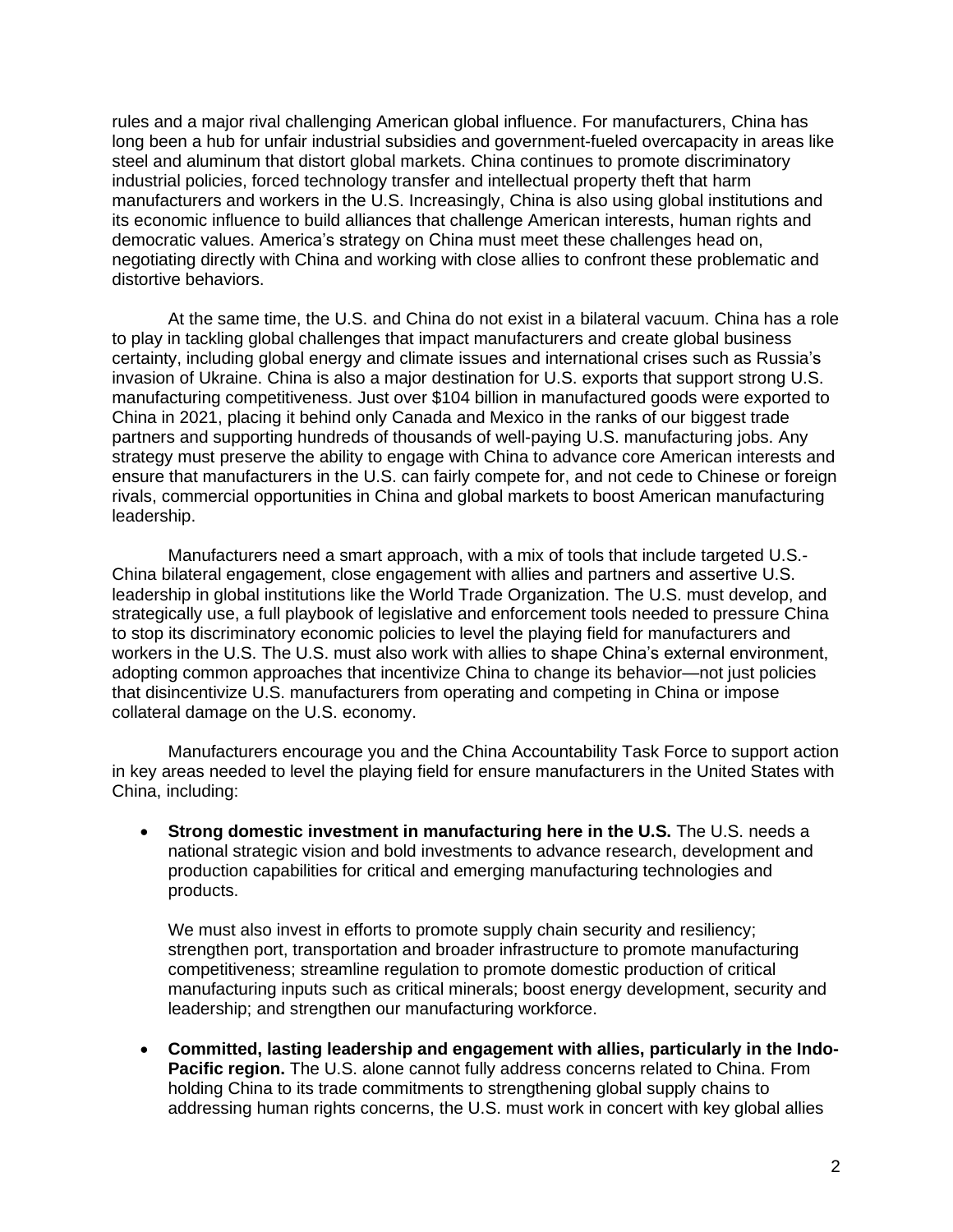to find success. Manufacturers urge the U.S. to strengthen its regular engagement with allies on issues related to manufacturing competitiveness and competition with China, including active negotiations with trusted trading partners on innovative supply chain– focused agreements and programs to promote supply chain diversification and security, strengthen supply chain ties and address human rights and labor concerns.

This work is perhaps particularly important in the Indo-Pacific region, the home of some of our closest allies and the region closest to China itself. This region is a major global trade and supply chain hub and the destination for a broad range of manufactured exports that support U.S. jobs and competitiveness, including more than two-fifths of total U.S. manufacturing trade—more than half of which is outside of China. To build strong relationships, the U.S. must demonstrate a clear, lasting commitment to the region based on active, two-way consultation with key allies that goes beyond rhetoric to include on-the-ground engagement.

Manufacturers also call for an approach that supports manufacturing businesses and workers by opening markets, strengthening and protecting U.S. innovation, intellectual property and technology leadership, raising global standards to U.S. levels and putting in place best-in-class trade rules. This should include a renewed commitment to opening markets through trade agreements, including concrete steps to join the Comprehensive and Progressive Agreement for Trans-Pacific Partnership and exploration of other trade agreement opportunities. It should also include a commitment to robust U.S. government programs such as those at the Export-Import Bank and Development Finance Organizations to promote U.S. export competitiveness and the ability to compete with Chinese enterprises in key markets. Manufacturers also welcome the proposed Indo-Pacific Economic Framework and, as illustrated in our [Apr. 8 comments to the Office of](https://documents.nam.org/IEA/2022.04_NAM_Comments_to_USTR_on_IPEF_FINAL.pdf)  [the U.S. Trade Representative,](https://documents.nam.org/IEA/2022.04_NAM_Comments_to_USTR_on_IPEF_FINAL.pdf) call for it to be ambitious and inclusive, including real market access, best-in-class trade rules and binding commitments to strengthen U.S. manufacturing and technology leadership.

• **Assertive global leadership to ensure that the U.S.—not China—is writing the rules for the international system, including issues such as trade and climate**. The U.S. helped to create a rules-based international system to promote peace, stability and growth in line with U.S. foreign policy and economic interests, led by critical institutions like the World Trade Organization. Recent years, however, have shown China's ambition to lead many of these key organizations in ways that do not align with U.S. interests and the urgent need for reform and modernization at these institutions.

A strong, functioning WTO provides critical backstops for the U.S. to address areas in which China is not meeting its global trade commitments. The WTO, however, has not kept pace with industry and technological developments, with new and pernicious tradedistorting practices from China and other countries or with systemic organizational issues. The U.S. must actively lead WTO modernization and reform to deliver trade liberalization and market openings, modernize its rule book to cover emerging tradedistorting practices and strengthen enforcement tools and processes to fully address problematic Chinese behaviors.

Additionally, the U.S. must lead the global response to climate change, but to be effective, the response must be truly global. China is the world's largest emitter, producing 28% of global greenhouse gas emissions, while the United States only represents 15% of global emissions. The original 1992 U.N. Framework Convention on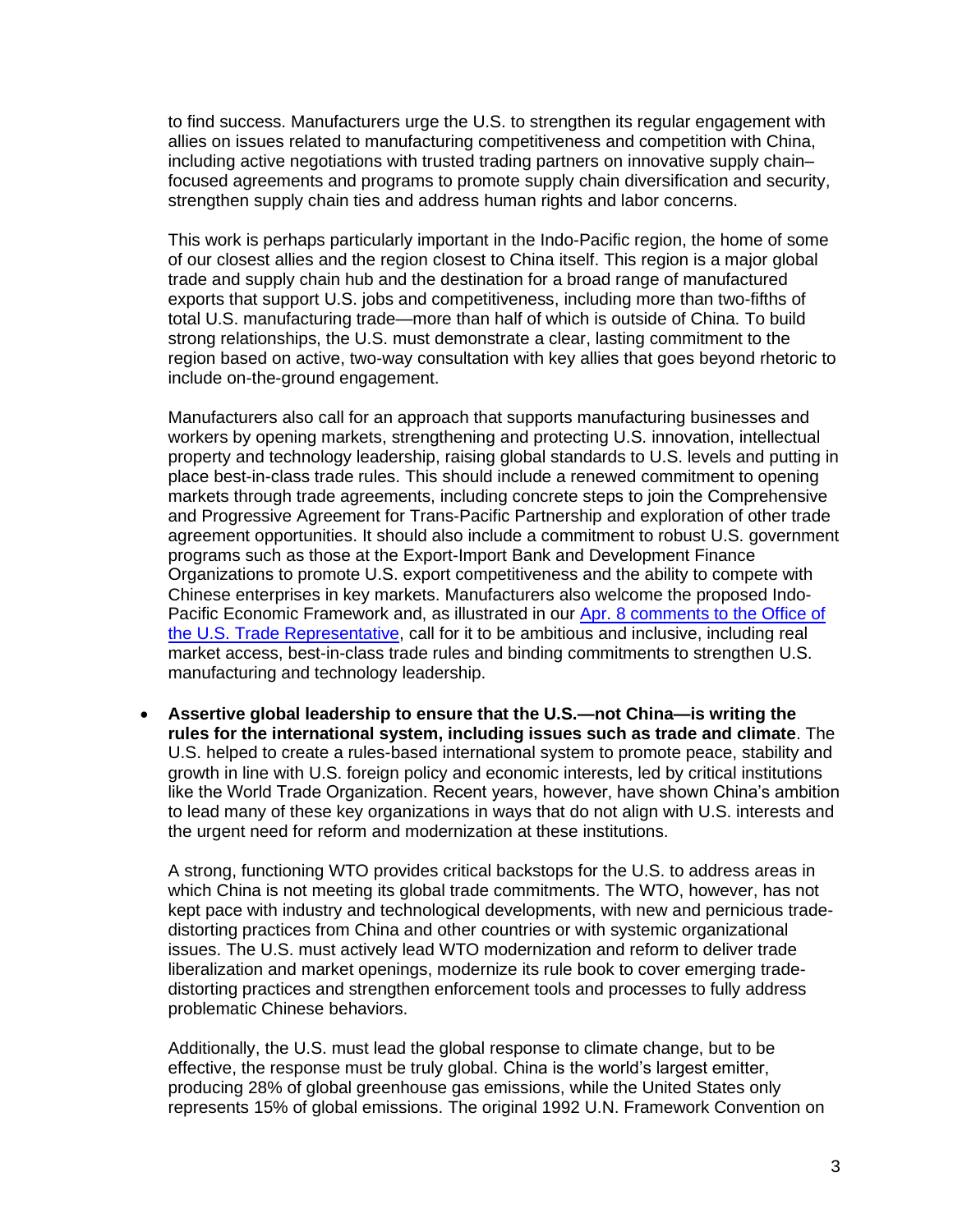Climate Change did not anticipate this shift; the UNFCCC requires significantly more commitments from countries considered as "developed" in 1992 than countries that were not, like China. Much has changed since 1992, yet the UNFCCC's arbitrary lines remain in place—an obstacle to increased global ambition.

• **Clear, consistent pressure—through direct engagement with China and in concert with allies—for China to fully meet trade and economic commitments it has made to the U.S.** Manufacturers are clear: the U.S. needs to engage directly with China to address trade priorities, including to hold China fully accountable for the trade commitments it has made to the U.S. and its allies. The U.S. negotiated critical language in vehicles such as the interim "Phase One" U.S.-China deal addressing manufacturing concerns such as intellectual property theft and market access. And China also made important commitments to the U.S. and its allies in joining the WTO in areas such as intellectual property, industrial subsidies and government procurement.

It is critical that the U.S. and its allies consistently signal that China must be bound by both the letter and the spirit of these commitments – and future commitments – through vigorous efforts to hold China accountable. Similarly, the U.S. must engage directly with their counterparts to address key concerns beyond existing commitments and disciplines such as industrial overcapacity, non-market actions by Chinese state-owned enterprises and technology transfer. These discussions should not only ensure that China meaningfully addresses these issues but also lay the groundwork for strategically timed resumption of negotiations toward a robust, comprehensive and fully enforceable trade agreement with China that holds them fully accountable.

• **Strategic use of domestic and multilateral trade enforcement tools to target identified areas of problematic Chinese trade behavior.** Given the challenges of bilateral negotiation on a range of troublesome Chinese trade behaviors, manufacturers urge the strategic use of a broad toolkit of enforcement tools to level the playing field. The U.S. has numerous existing tools that could, and should, be used strategically to address Chinese market-distorting activities. These include not only active use of reports that pinpoint specific Chinese trade barriers, but also evidence-based investigations under existing trade statutes such as trade remedy investigations, country- and sectorspecific investigations and national security-driven investigations.

Broadly, any use of existing or new tools should be based on transparent, evidencebased investigations that involve broad manufacturer inputs, as well as targeted remedies designed to counter specific behaviors. These tools should be developed and used alongside bilateral, regional and multilateral strategies to address these trade practices, and in consultation with allies. Moreover, such tools should be developed in close consultation between Congress and the administration and based on active engagement and input from industry and other key stakeholders.

Manufacturers also encourage a rapid review of existing trade enforcement tools to ensure that their use has been effective in changing China's policies and practices without broad harm and uncertainty for manufacturers and workers in the U.S., with reconsideration or adjustments to these enforcement actions as warranted. As part of this effort, manufacturers urge continued Congressional efforts to urge USTR to immediately institute a transparent, robust Section 301 tariff exclusion process to ensure that manufacturers have opportunities to seek, and offer evidence, on decisions to provide badly needed economic relief.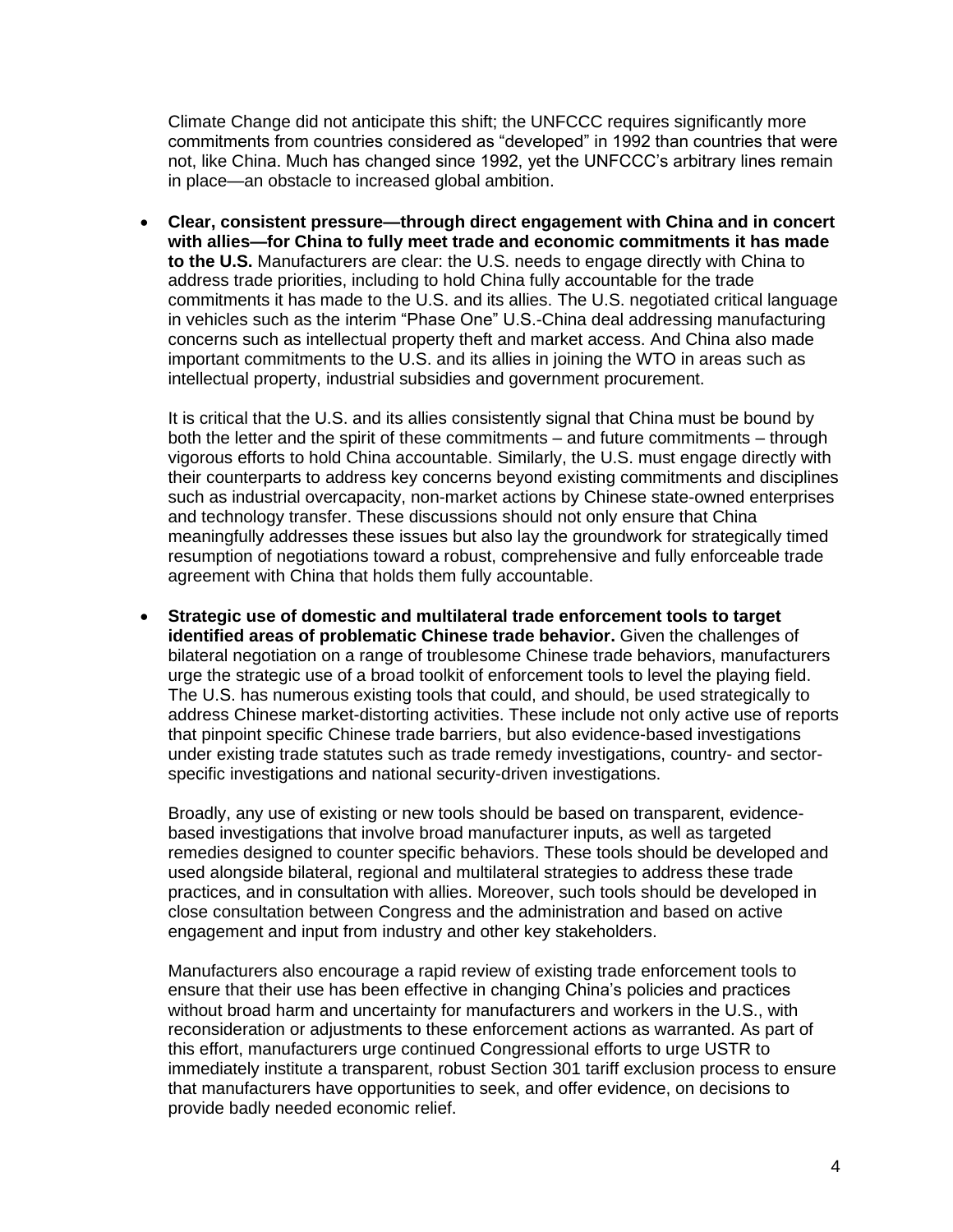• **Expanded efforts to tackle Chinese intellectual property theft, including the growing tide of counterfeits.** The theft of American intellectual property remains a top concern for manufacturers in China, given significant, longstanding challenges to IP protection in China and the global reach of Chinese counterfeiters and other bad actors. The U.S. must hold China fully accountable for meeting IP commitments under the interim "Phase One" U.S.-China deal in areas such as trade secrets, patents, trademarks and enforcement. Yet U.S.-China engagement to ensure implementation of these commitments must be accompanied by efforts to address a broad range of outstanding IP issues highlighted by the NAM in its January 2022 submission for USTR's Special 301 report, including broad industrial policies aimed at boosting Chinese manufacturing and technology firms, theft of trade secrets and confidential business information and longstanding concerns with China's patent system.

Manufacturers also urge stronger action against counterfeit goods, largely coming from China and Hong Kong, that are directly harming manufacturers, consumers and workers. China has long been the world's leading source of counterfeit goods, with *more than \$1 billion in counterfeit goods seized at U.S. borders in 2020.* Counterfeiting, increasingly coming through e-commerce channels, harms manufacturers of all shapes and sizes, but is particularly devastating for small- and medium-sized manufacturers fighting to protect their core products. Congress has a key role to play in this fight, with key pieces of legislation that would hold platforms accountable for their efforts to stop the flow of Chinese counterfeits under consideration and additional potential actions to update key laws and enforcement procedures to ensure that law enforcement can combat this scourge.

• **Targeted and effective upgrades to national security regulatory frameworks, such as investment security reviews and export controls.** With the rapid pace of manufacturing innovation in the U.S. and longstanding questions around China's technology ambitions, activities of state-owned enterprises and technology transfer practices, manufacturers have engaged closely with Congress and other policymakers on efforts to upgrade core regulations that seek to strengthen national security as well as U.S. technology leadership and economic competitiveness in the areas of trade and investment. These have included specific regulatory frameworks related to investment reviews and export controls.

Manufacturers support effective policies, and targeted enforcement actions, in these areas that uphold U.S. national security and foreign policy goals designed to safeguard sensitive, emerging technology from foreign actors that seek to undermine the security interests of the U.S., while also ensuring the strength, leadership and competitiveness of the U.S. manufacturing and defense industrial base. These upgrades should focus on carefully crafted, targeted approaches that foster these twin goals, as well as a coordinated, multilateral approach with our allies and partners where possible.

• **Stronger collaboration between manufacturers, Congress and the executive branch to advance American values abroad.** Manufacturers are not only the backbone of a strong American economy but also embody core values that have made America exceptional: free enterprise, competitiveness, individual liberty and equal opportunity. Our sector has a proud history of standing firm in support of democracy and in solidarity with those suffering from persecution and aggression around the world, with